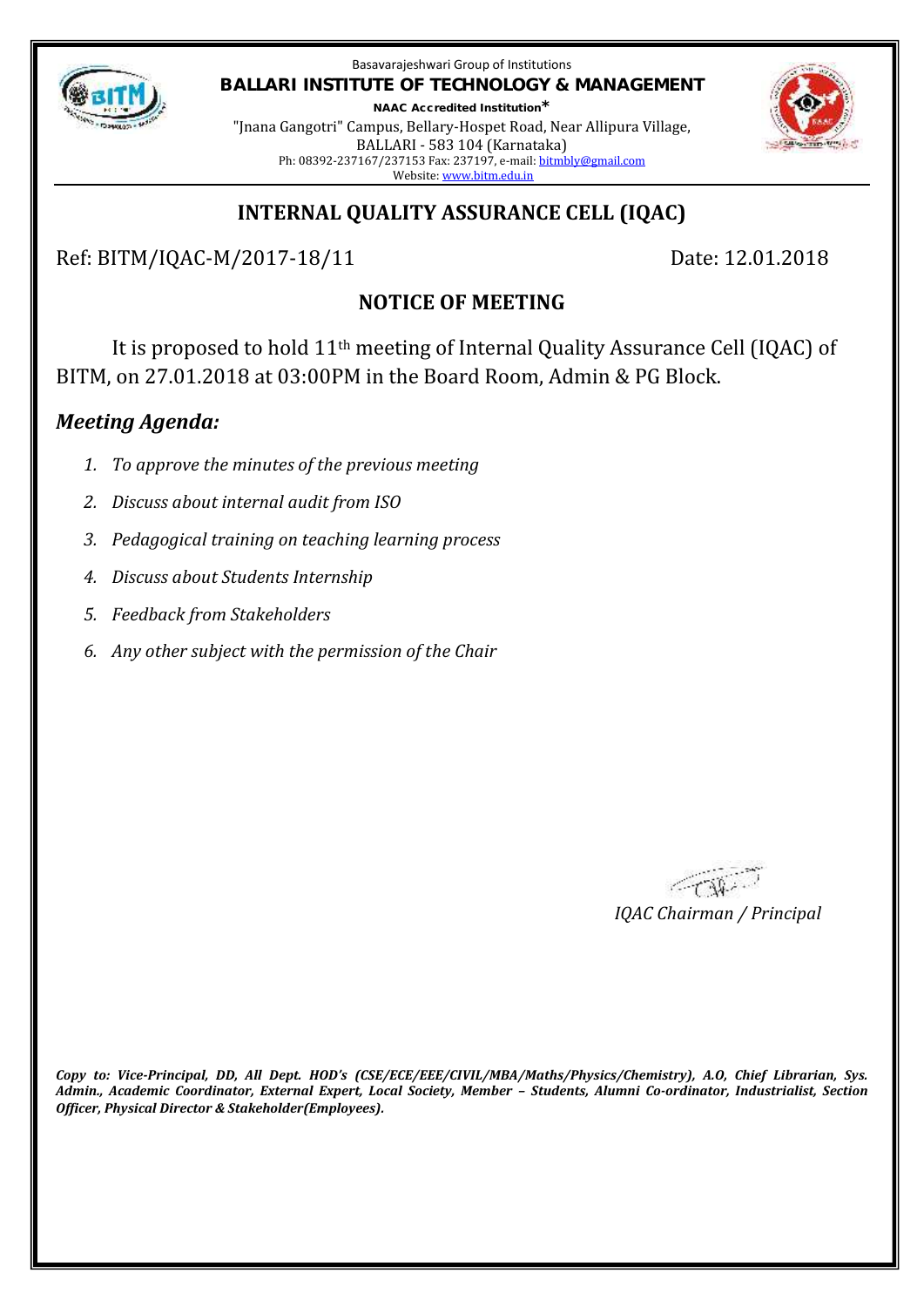

### Basavarajeshwari Group of Institutions **BALLARI INSTITUTE OF TECHNOLOGY & MANAGEMENT NAAC Accredited Institution\*** "Jnana Gangotri" Campus, Bellary-Hospet Road, Near Allipura Village, BALLARI - 583 104 (Karnataka)



Ph: 08392-237167/237153 Fax: 237197, e-mail: bitmbly@gmail.com

Website: www.bitm.edu.in

### **Proceedings of the 11th Internal Quality Assurance Cell(IQAC) committee meeting held on 27.01.2018 at 03:00PM in the Board Room, Admin & PG Block, @ BITM – Ballari**

### **Members Present:**

| S.No             | Name                                                   | Designation             |
|------------------|--------------------------------------------------------|-------------------------|
|                  | Dr. V. C. Patil - Principal                            | Chairman                |
| $\overline{2}$   | Prof. Prithviraj. Y. J - Deputy Director               | <b>Managing Trustee</b> |
| 3                | Dr. U. Eranna - HOD-ECE                                | Member                  |
| 4                | Dr. B. S. Khened - HOD-EEE                             | Member                  |
| 5                | Dr. Yadavalli Basavaraj - HOD-ME                       | Member                  |
| 6                | Dr. K. S. R. Sridhar - Vice-Principal, HOD-Mathematics | Member                  |
| $\overline{1}$   | Dr. T. Machappa - HOD-Physics                          | Member                  |
| 8                | Dr. Suresh - HOD-Chemistry                             | Member                  |
| 9                | Dr. G. P. Dinesh - DEAN - MBA                          | Member                  |
| 10               | Mr. Jaffar Basha - Chief Librarian                     | Member                  |
| 11               | Mr. Anand Krishna Murthy - System Admin.               | Member                  |
| 12               | Prof. Phani Ram Prasad - Academic Co-ordinator         | Member                  |
| 13               | Dr. S. Jayanna - External Expert                       | Member                  |
| 14               | Mr. Nagesh - Industrialist                             | Member                  |
| 15               | Mr. L. Raghunath - Section Officer                     | Member                  |
| 16               | Mr. Ashok Bhupal - Physical Director                   | Member                  |
| 17               | Mr. Mallikarjuna A - Co-ordinator                      | Alumni                  |
| 18               | Mr. Tanveer Ahmed - Student                            | Member                  |
| 19               | Dr. N. Gururaj - Coordinator                           | <b>Member Secretary</b> |
| Leave of Absence |                                                        |                         |
|                  | Dr. R. N. Kulkarni - HOD-CSE                           | Member                  |
| $\overline{2}$   | Dr. H. Mahabaleswara - HOD-Civil                       | Member                  |
| 3                | Prof. K. H. Harikumar - Member                         | <b>Local Society</b>    |
| 4                | Mr. P. Amareshayya - Administrative Officer            | Member                  |
| 5                | Ms. Harika - Student                                   | Member                  |
| $\overline{6}$   | Mr. Badrinath Deshpande - Stakeholder                  | Member                  |

Following discussion were made in the meeting:

## *1. To approve the minutes of the previous meeting*

Members unanimously approved minutes of the previous meetings.

### *2. Discuss about internal audit from ISO*

Dr. Machappa, ISO coordinator informed the committee that the internal audit of ISO was conducted in the month of November2017 by the internal auditors. The process is in order in all the departments. He told next internal audit has planned in the month of March2018.

The committee members expressed that the regular audits will help to improve further.

## *3. Pedagogical training on teaching learning process*

Prof. Prithviraj Y. J. has informed the principal to conduct a workshop on pedagogical training on teachin and learning process to improve the knowledge of faculty. Principal agreed for this and will be planned in the month of June/ July-2018.